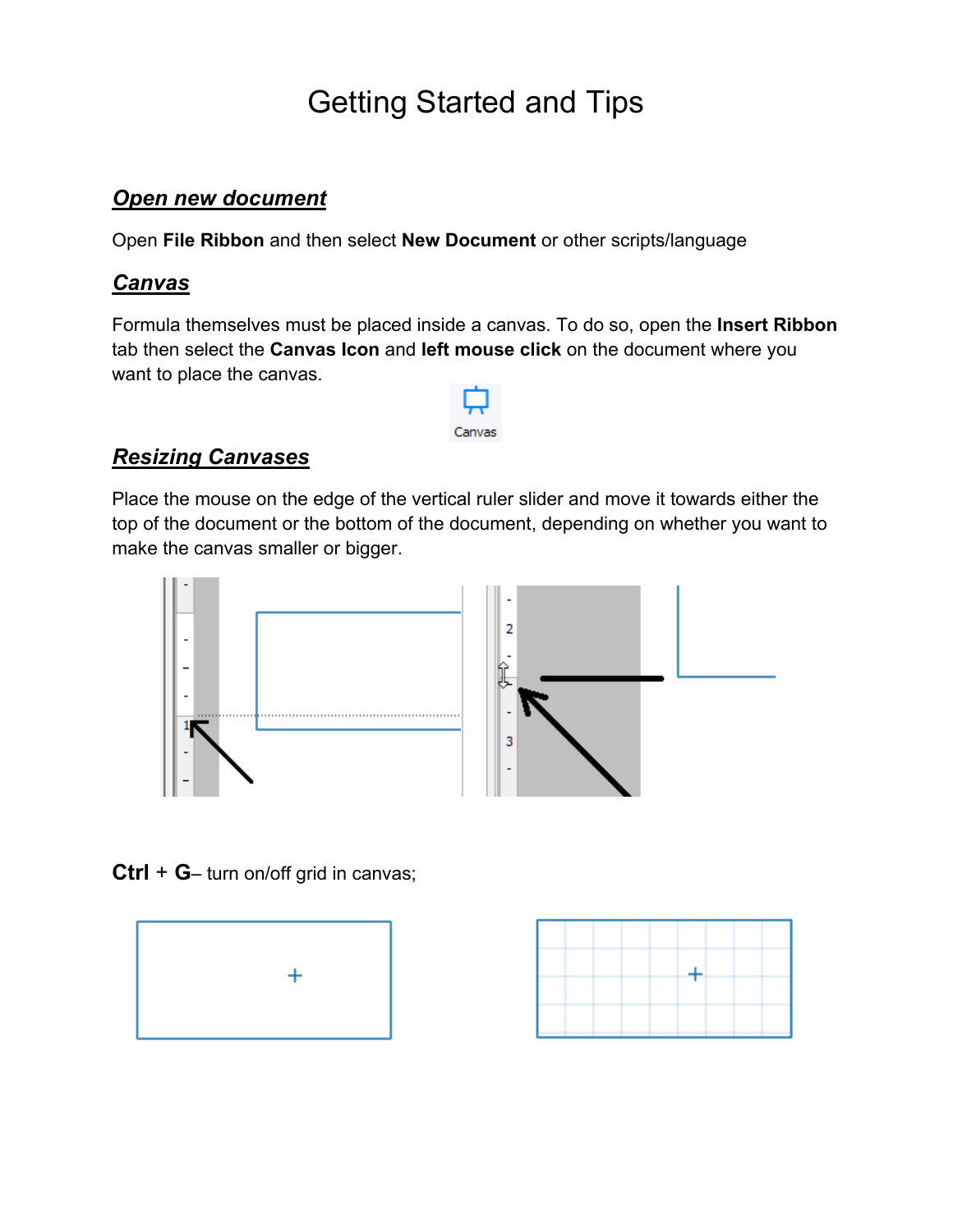#### *Math objects*

**Double left mouse click-** when used in a canvas it creates an empty Math object. type a name and := - to assign a value to a variable; or assign a value to an already created a variable;

**=** - this displays the variable value or the value of a mathematical object/equation;

 $1+2=3$ **/** - used for division  $a := b/c$ **Alt** + **/** -create a fraction;  $\frac{b}{\sqrt{2}}$ 

$$
a:=\frac{1}{\epsilon}
$$

 $a:=b \cdot c$ 

\* used for multiplication

**Shift** + **6** (**^**) –to raise an object or element to a power in math objects



**Press \* twice, \* + \*** - this combination creates a multiplying operation without a visible multiplication sign;

$$
g:=L \quad M \qquad k:=L \; M
$$

**Ctrl + R –** selects all formals, math objects and variables in a canvas (you can change fonts and other features in one step click)

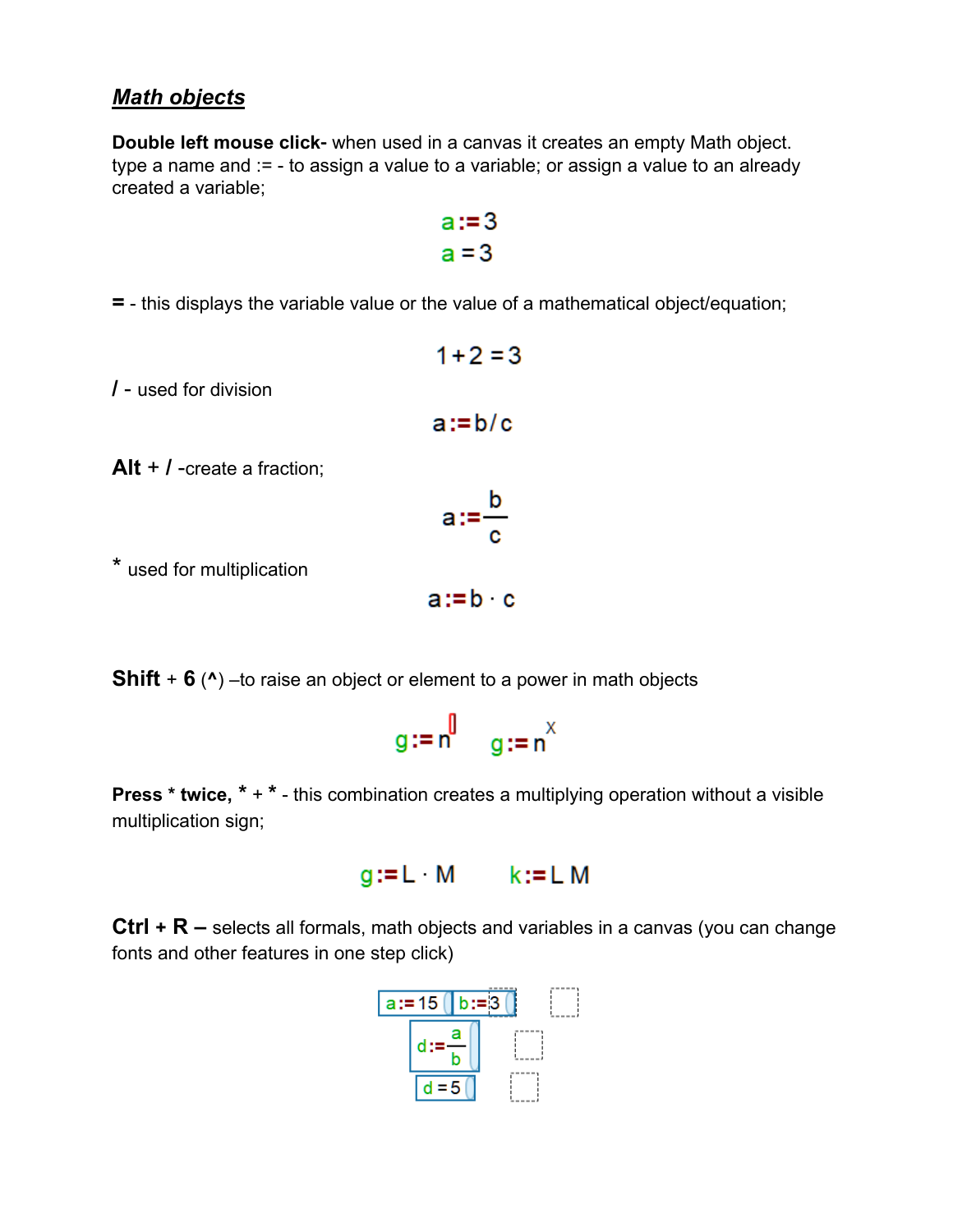#### *Change units to variable and opposite*

**If units are on, for example typing m will be meter unit, to make m as variable**

```
F:=m a
```
**Select m and** 

## $F := m$  a

**Ctrl** + **U** –changes units to variables and vice versa

$$
F:=m
$$
 a

#### *Selecting multiple objects*

To add an element or mathematical object to a group of variables/elements, highlight them by double clicking the variables themselves or clicking their main element e.g. the line in a fraction or the brackets themselves.

$$
a := \frac{f}{d} + t \quad k \quad \text{R\n
$$
a := \left(\frac{f}{d}\right) + t \quad k \quad a := \left(\frac{f}{d}\right) + t \quad k
$$
\n
$$
a := \left(\frac{f}{d}\right)^{l} + t \quad k \quad a := \left(\frac{f}{d}\right)^{2} + t \quad k
$$
$$

The click on the mathematical element in the Basic Math Tab e.g. the bracket sign or the cos sign. The mathematical element will appear on the outside of the selected variable/elements, meaning that the mathematical element is applied to the variable/element.

$$
a := \left(\frac{f}{d}\right) + t \cdot k \quad a := \left(\frac{f}{d}\right)^{0} + t \cdot k \quad a := \left(\frac{f}{d}\right)^{2} + t \cdot k
$$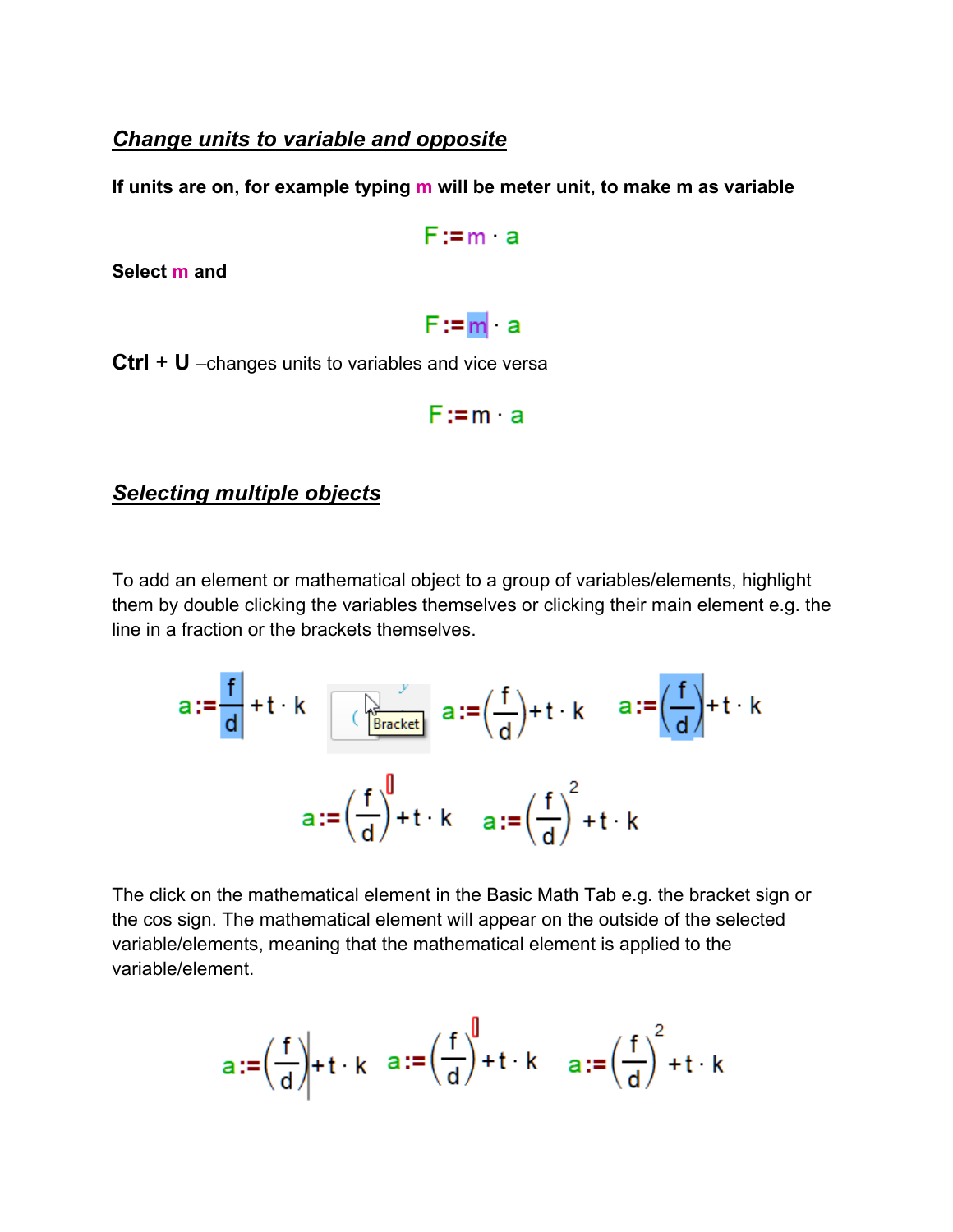If you are adding mathematical elements using keyboard shortcuts or other method, and then highlighting the object will not work, you will have to place you your vertical slash just at the end of the element and then add the mathematical element e.g. Shift + 6 to add indices.

### *Switching units ON and OFF*

To do this, go to **Basic math tab** and select the **Unit subtab**. In the unit tab, select or deselect the **Use Units in Math** checkbox, depending on whether you want to use units or not.

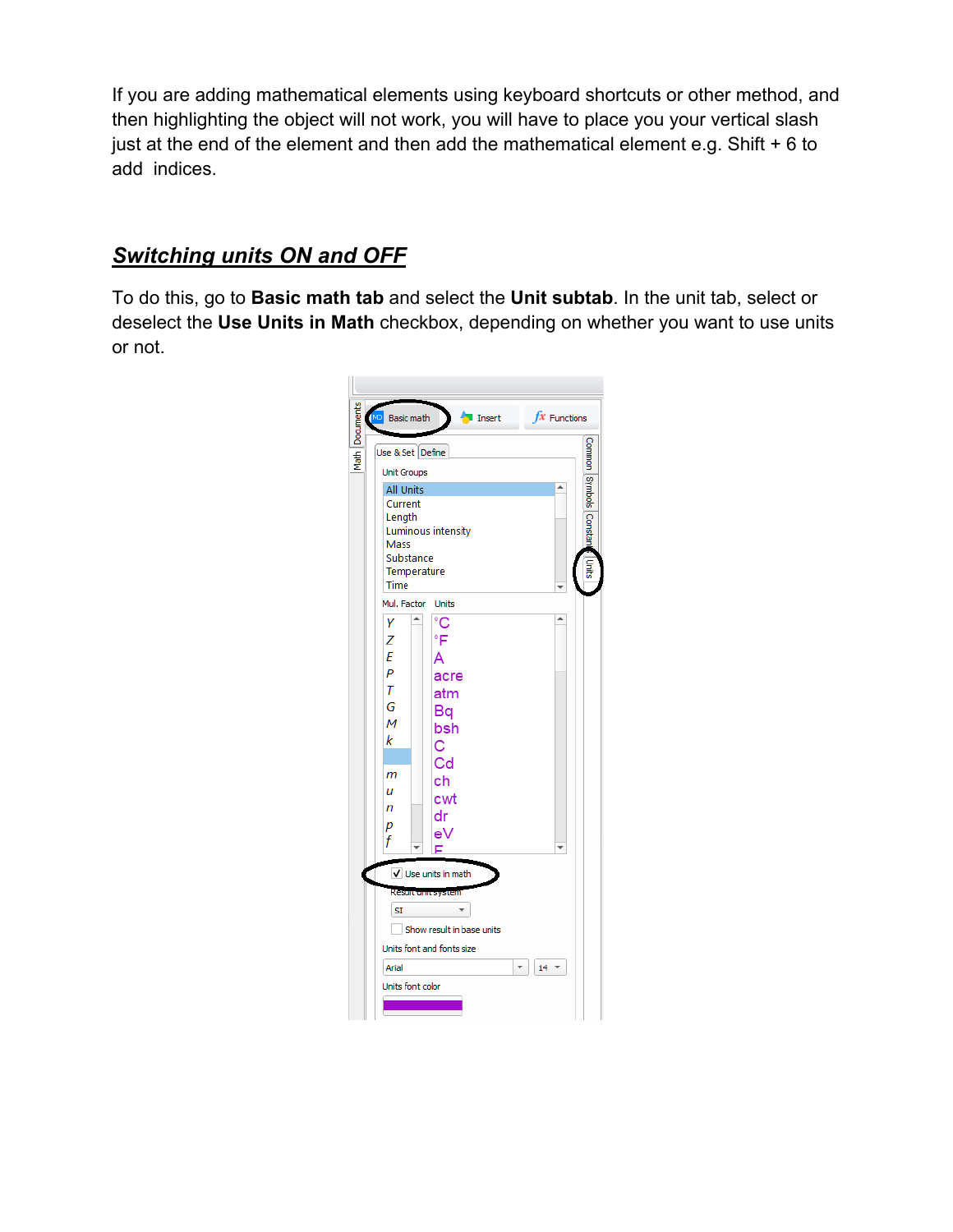### **Formula Templates**

To insert a formula from a Formula Template, you will need to go to the Insert tab and then the far most left corner. From there, you can select the Group of the Formula Template and the Formula Template itself using the two drop down menus. To get the Formula Template GUI shown below, click the Show Group button.



To then add the formula template to the canvas, double click on the canvas, when the vertical slash appears, click on the formula you would like to insert into the canvas.

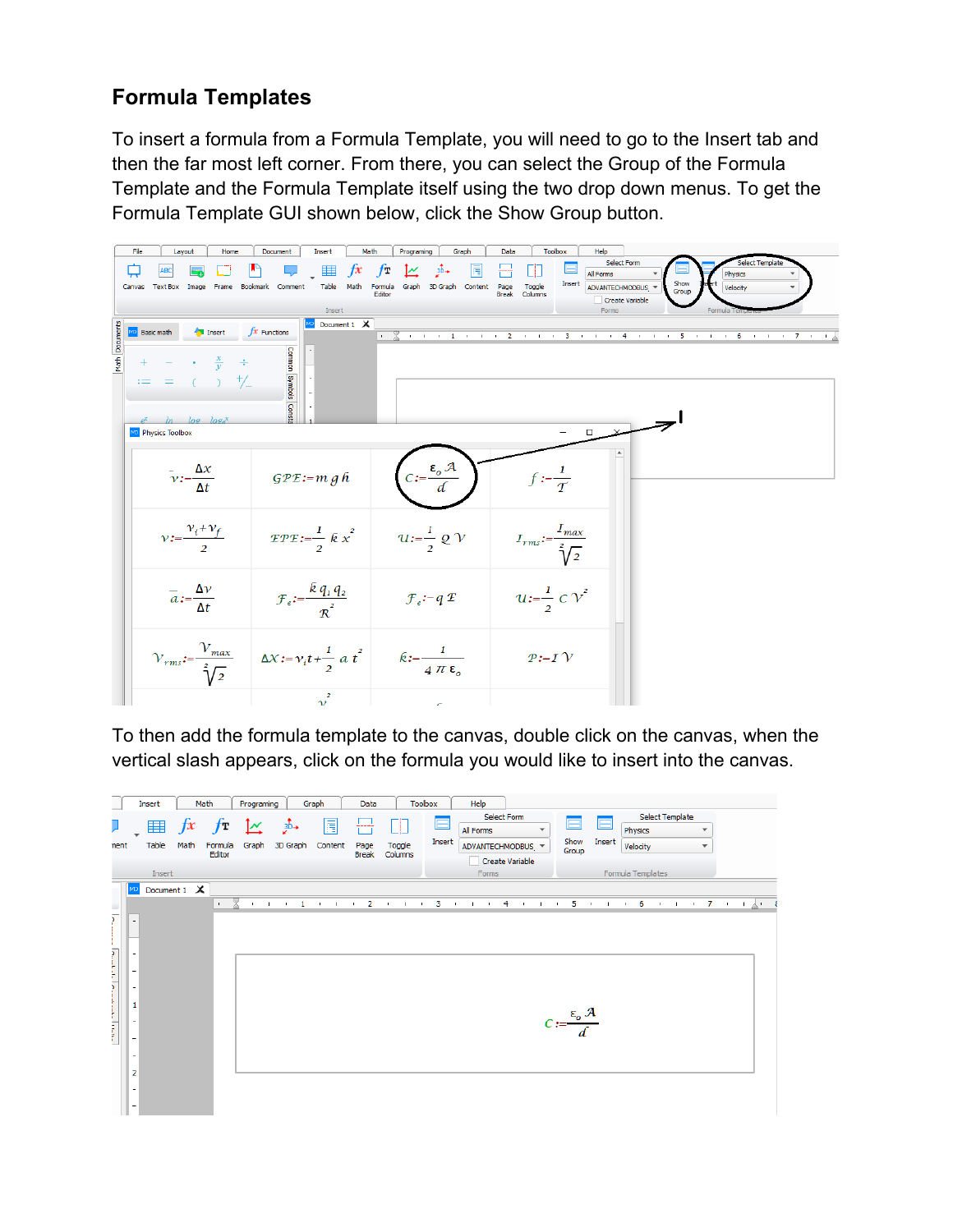**Alt** + **-** -value or expression to become negative; the negative of existing expression or variable value, when the cursor is in front of the variable or expression use Alt – combination to change the sign of it;



**Alt** – continue writing the function name; use Alt to insert multi character commands or to skip auto suggestion and continue with typing; while you type in the canvas auto suggestion will display all functions that contain the inserted combination of characters, to skip it just use Alt and continue with typing;



### *Subscript and superscript*

**Ctrl** + **M** – to turn superscript mode on or off;

**Ctrl** + **B** – to turn subscript mode on or off;

**Shift** + **6** (**^**) – if Math Style button is down enter a power node in math objects, otherwise XOR operator.

Superscripts and subscripts can be added before or after the pivot letter, just place the cursor on the preferred side and use above key combination.

 $\int_{2}^{1}$ O<sub>4</sub><sup>3</sup>

### *Function help*

**F1** –place the cursor in the function object and press F1 to open help for the selected function on the default internet browser for your computer;

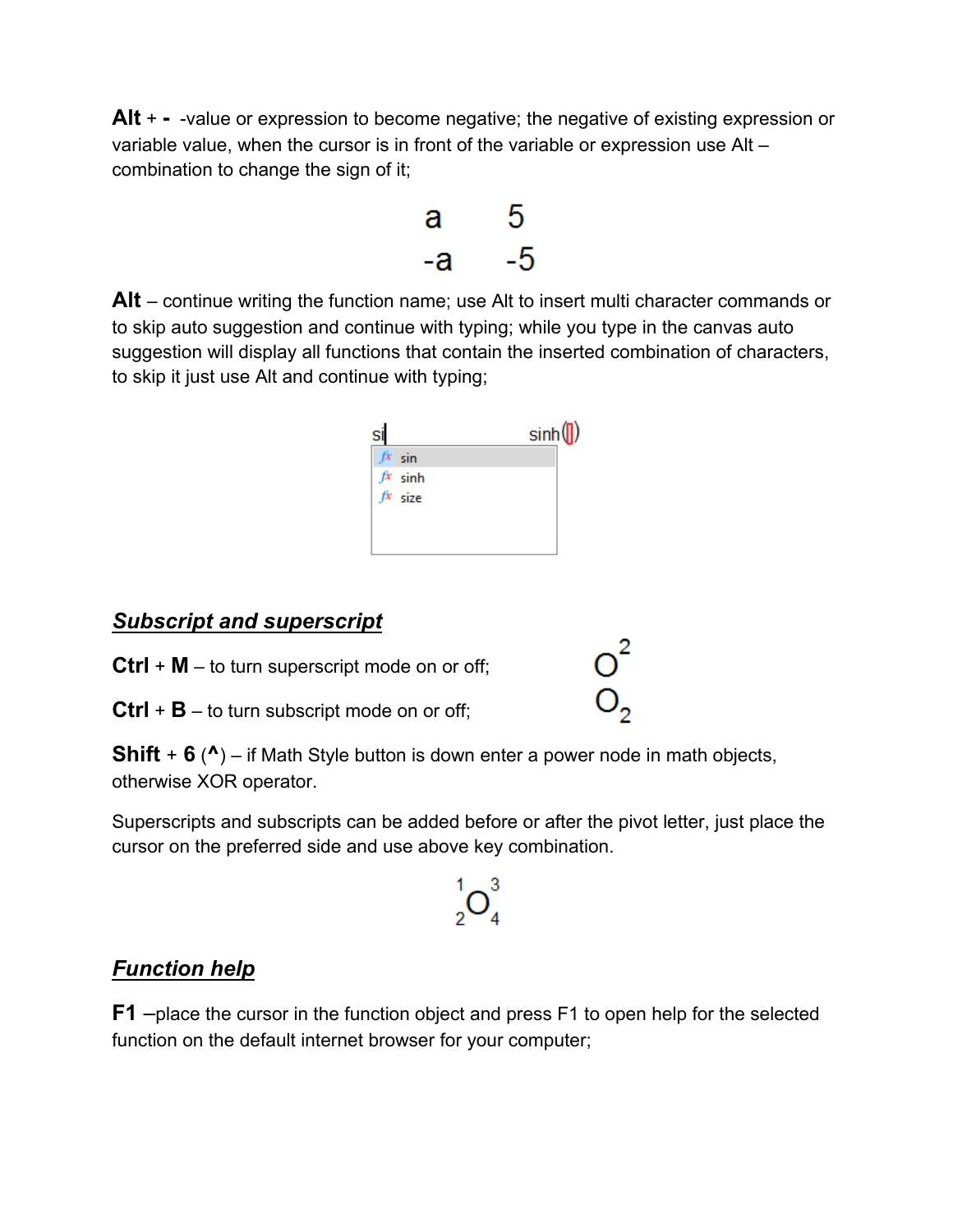*Zoom*

**Ctrl** + **mouse scroll**–zoom in, zoom out;

### *Formulas and Equations*

Formulas themselves must be placed inside a canvas. To open or insert a canvas, open the **Insert ribbon** tab, then select the **Canvas icon** and **left click** where on the document you want to place it.

MatDeck formulas will be calculated when they are evaluated. For formulas to be evaluated in real time and while you're typing, select the **Auto Evaluate Icon** in the **Math Tab** ribbon.



*Double left click –when used in a canvas, it creates an empty Math object.*

To use real formula which can be **evaluated** with operators, switch on the **Math Style Icon** within the **Math Tab ribbon;** or switch it off for a demonstration **Text Formula**.



### *Formula Editor*

Use this option to create a formulas that will be excluded from calculations. The formula editor must be selected before being used with any formulas. These kinds of formulas can be used to create various expressions for presentational purpose, without limitations and rules that are used in standard MatDeck mathematical formulas. When inserted, the field for editing will become grey.

$$
\sum_{n=1}^{j} \|\lim_{x \to j} \int x^5 \cdot \cos(x) \, dx
$$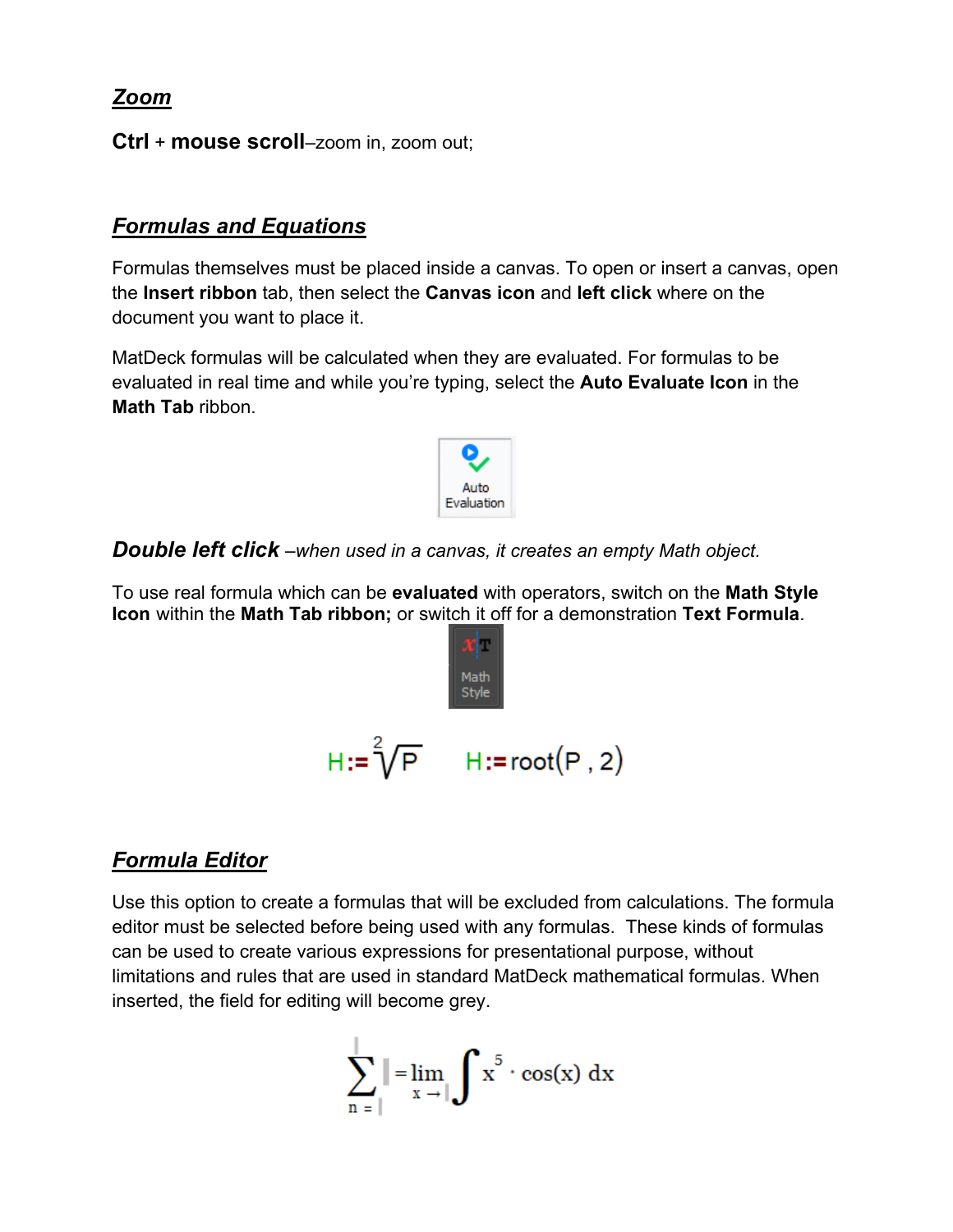Similar to the Math Style Icon and the Formula Editor, if you type **Ctrl** +**F** it excludes the math object (formula) from mathematical rules; use this key combination when you want to type full formulas or part of formula for demonstrational purposes, without applying any mathematical rules (there are no operators, variables, fractions, functions, …).

When "Ctrl + F" is active, the text of the Math Object will be **highlighted in grey**. "Ctrl + F" mode can be used in any node, however in order to enter graphical math elements "Ctrl + F" must first be deactivated. The image below shows a graphical demonstration formula.

$$
f(x) = \sum_{n = -\infty}^{\infty} x(n)
$$

To stop the evaluation of **:=**, use **Ctrl** + **=** - when used inside a Math object, it stops the selected object from calculating; use this combination when you want to create a presentational formula that is excluded from calculation; In order to use "Ctrl + =", "Ctrl + F" mode must first be deactivated. After "Ctrl  $+ =$ " is used, "Ctrl  $+ =$ " mode can be activated again.

**\* +\*** - to create multiplying operators whose sign is not visible; when the cursor is behind the value or variable use the  $* + *$  combination to create a multiplying operation without a multiplying sign.

 $2X$ 

| Alt $+$ /- create a fraction; |  |
|-------------------------------|--|

**Shift** + **6** – enter a power node in math objects;

**Ctrl** + **M** – to turn superscript mode on or off;

**Ctrl** + **B** – to turn subscript mode on or off;

**Alt** + **-** - selected value or expression to become negative; the negative of an existing expression or variable value, when the cursor is in front of the variable or expression use the Alt – combination to change the sign of it;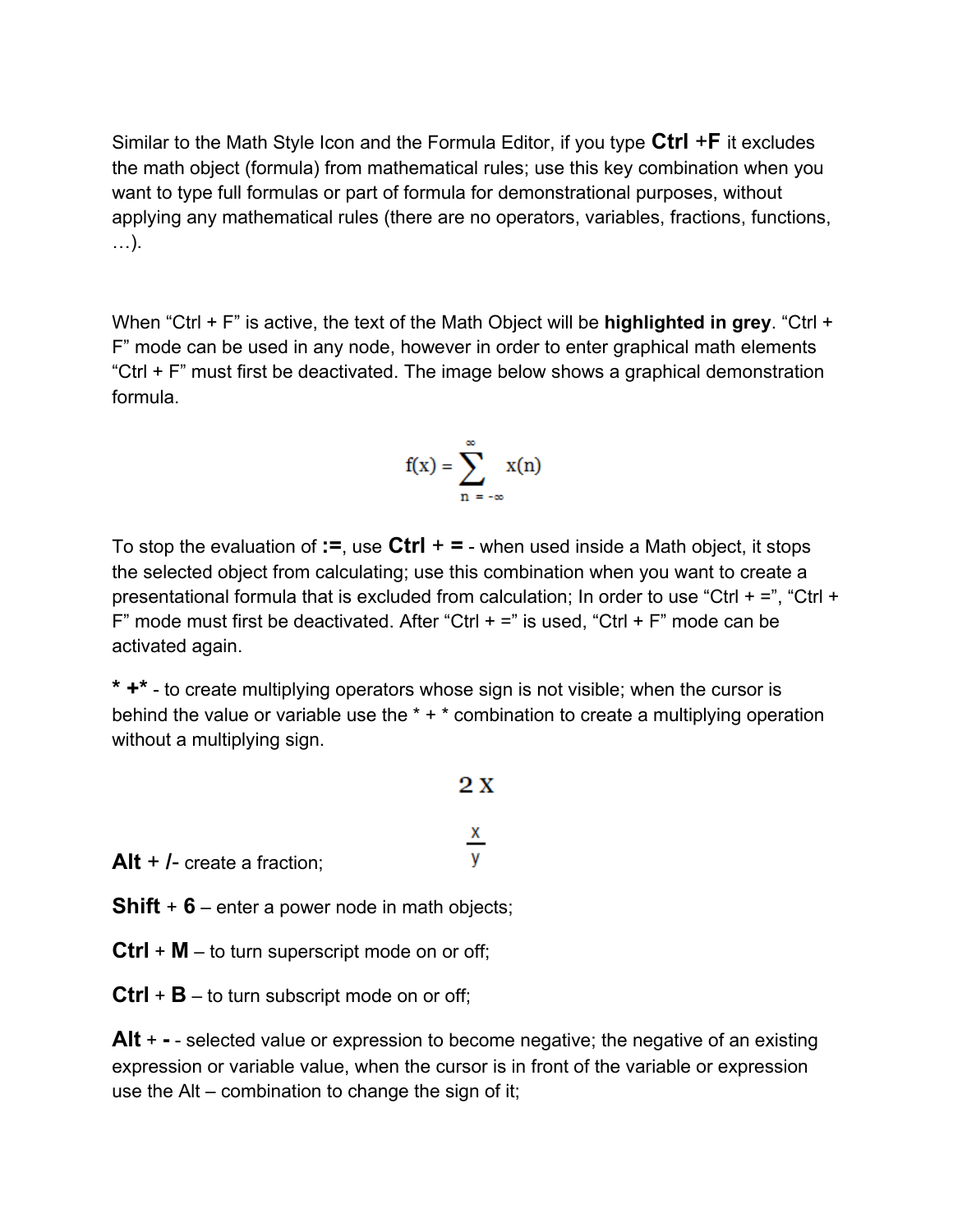Use the **Left** and **Right Arrows** to move from node to node.

**Right mouse click** on a Math/Equation object, then select **Exclude** from evaluation.

$$
\int_{r}^{\infty} e^{-x^2} dx = \sqrt[2]{\pi}
$$

Set style, color, and size of letters in equations independently by using the font editing tools present.

$$
f(x) = \sqrt{\sum_{n = -\infty}^{\infty} \frac{y(n)}{x(n)}}
$$

#### *Rename variable*

To rename a variable, select the variable by double clicking it, then right click on it and choose the Rename option. This is seen in the pictures below.



Then select the variable you would like to rename it to and right click it, now the rename option will give you the choice of renaming the variable in the canvas or the whole document, click on your preferred choice.



Now the variable a will have been changed to the variable g.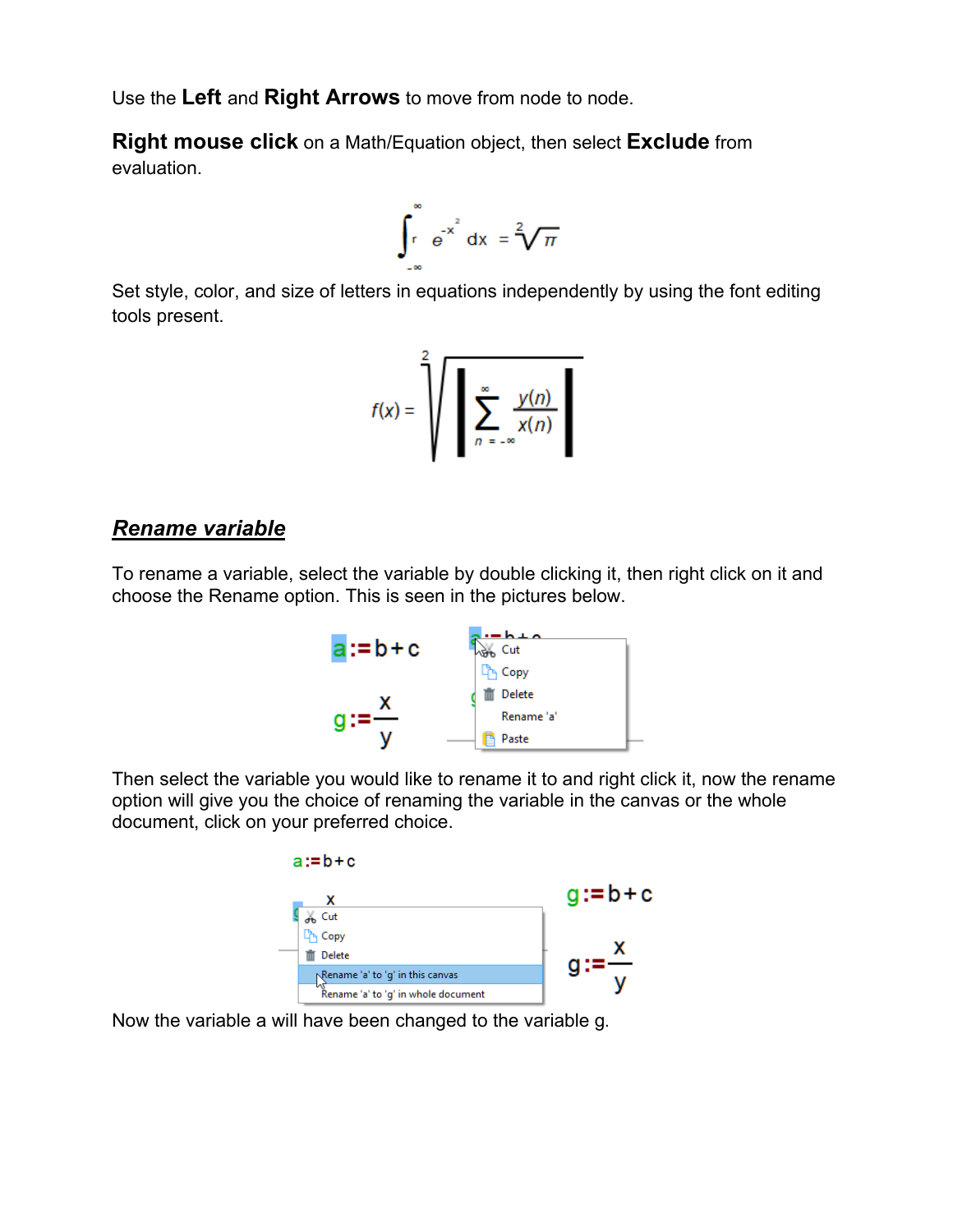### *Script*

To turn script editor on or off in a document use **Ctrl + I**



**Ctrl** +**E**–evaluate script shortcut key; use this key combination after you have created or changed the script code to initiate a calculation of it, this key combination is an

```
\bulletalternative for pressing Evaluate icon;
                                                   f_n()1 int i := 0<br>while (i < 10 )<br>2 \frac{1}{1} i ++
```
### *Console*

**Print** – Use print function to present something in console window; function argument will be printed in console window

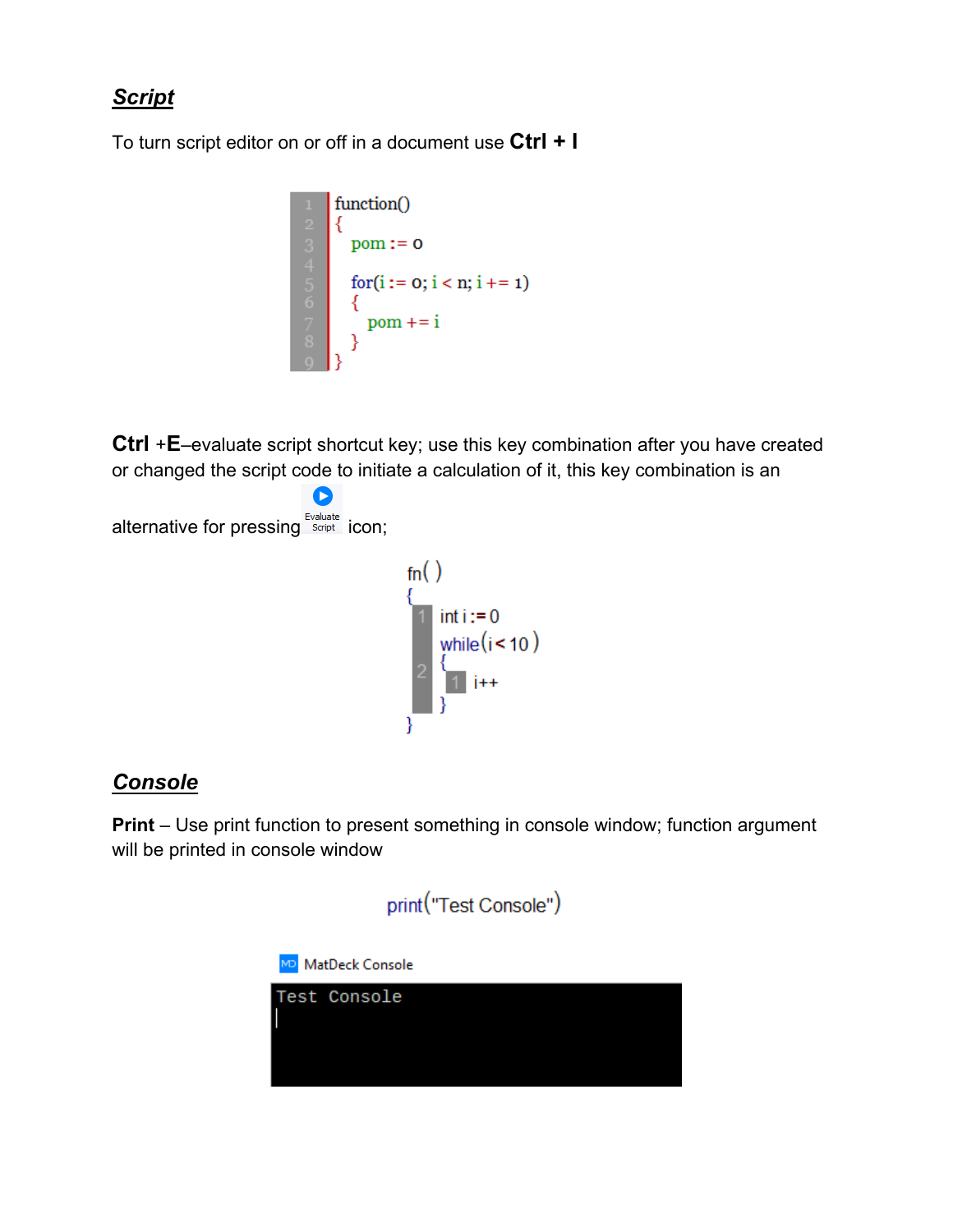**Getc** – Use getc function to open console window and to expect input, function argument is string you want to display (Insert: in this case); you can store inserted input in MatDeck variable and use it in further calculations

| getc("Insert:")          |
|--------------------------|
| MD MatDeck Console       |
| Test Console<br>Insert:> |

### *Vectors and matrix*

**Vector** – to create an empty vector with the size 2x1; type command vector (to create empty vector);

**Matrix** – to create an empty matrix with the size 2x2; type command matrix (to create empty matrix);

**Space** – while the cursor is in one of the  $\left|\frac{\mu}{\mu}\right|$  ields of row vector/matrix use Space to add one column to the right;



**Enter** – while cursor is in one of the empty fields of column vector/matrix use Enter to add one row under the selected row;



**Ctrl** + **Space**–while cursor is in one of the empty fields of row vector/matrix use Ctrl + Space combination to delete the selected column;

**Ctrl** + **Enter** –while cursor is in one of the empty fields of column vector/matrix use Ctrl + Enter combination to delete the selected row;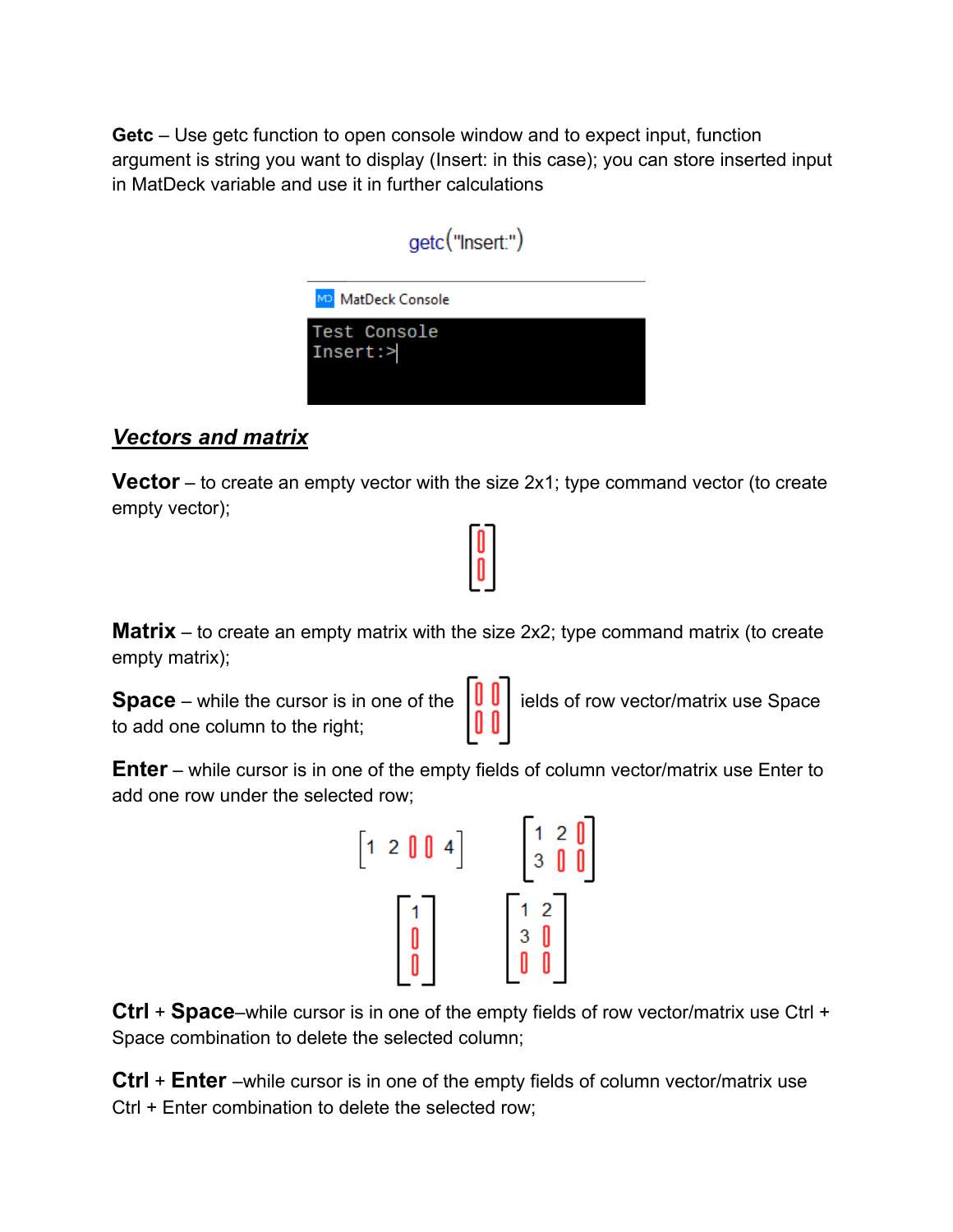**[**-to create a subscript function to return the element of current inputted vector/matrix in current position; when the cursor is behind the vector/matrix use [ character to create a subscript function and enter the position you want to extract the value from;

$$
\begin{bmatrix} 1 \\ 2 \end{bmatrix} [1] = 2 \qquad \begin{bmatrix} 1 & 2 \\ 3 & 4 \end{bmatrix} [2] = 3
$$

#### *Comparison operators*

**Alt**  $+ = + =$  to create a comparison operator equal to; when the cursor is behind the value or variable use Alt  $+ = + =$  combination to create equal operator;

 $a == 0$ 

**<** + **=** - to create a comparison operator less than or equal to; when the cursor is behind the value or variable use  $\leq +$  = combination to create less than or equal to operator;

#### $a \leq 0$

**>** + **=** - to create comparison operator greater than or equal to; when the cursor is behind the value or variable use  $\leq +1$  combination to create greater than or equal to operator;

 $a>=$ 

**<** + **Space**–to create comparison operator less than; when the cursor is behind the value or variable use < + Space combination to create less than operator;

**>** + **Space**–to create comparison oper  $a \le \mathbf{r}$  eater than; when the cursor is behind the value or variable use > + Space combination to create greater than operator;

 $a > \prod$ 

### *Drawing and shapes*

**Ctrl** + **Left mouse press** – when you want to change the position of dots without making an additional line; use this combination while you draw the lines (poly-lines and arc)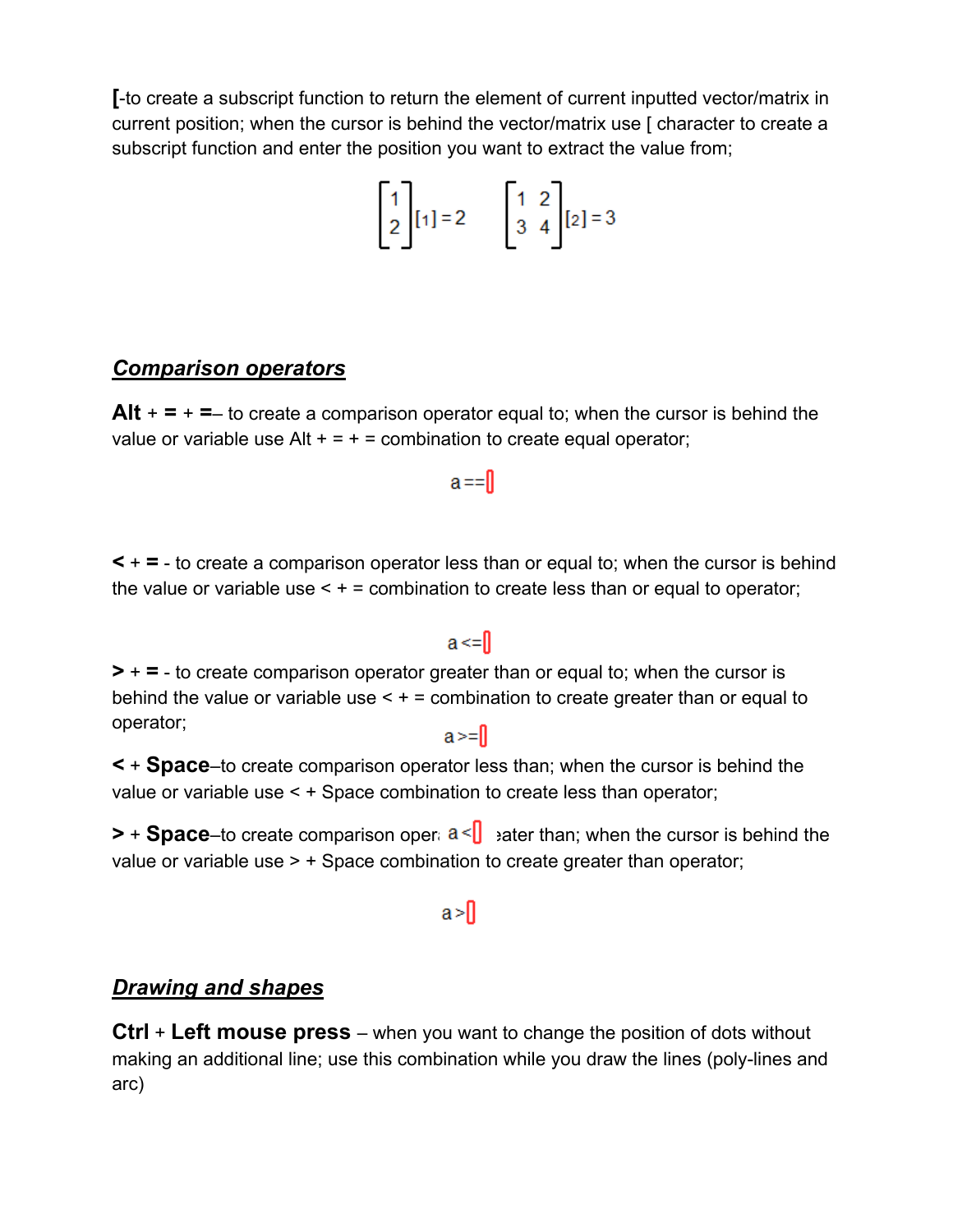

**Right mouse press** – use it when you want to delete one line dot; just press right mouse click on the dot you want to delete;



Left mouse press over the line – allows you to select the whole graphical object when only one of the lines is selected;



**Left mouse press and hold** – select the whole graphical object by left mouse pressing over the line as shown above then, **to create two dots from one** by selecting on of the blue dots and moving the cursor you can create a new dot between existing dots or when you want **to add a new dot on one of the ends of the line** by selecting on of the green dot end of line and moving the cursor.



### *Text*

**Tab** - To increase text indent select text and press Tab key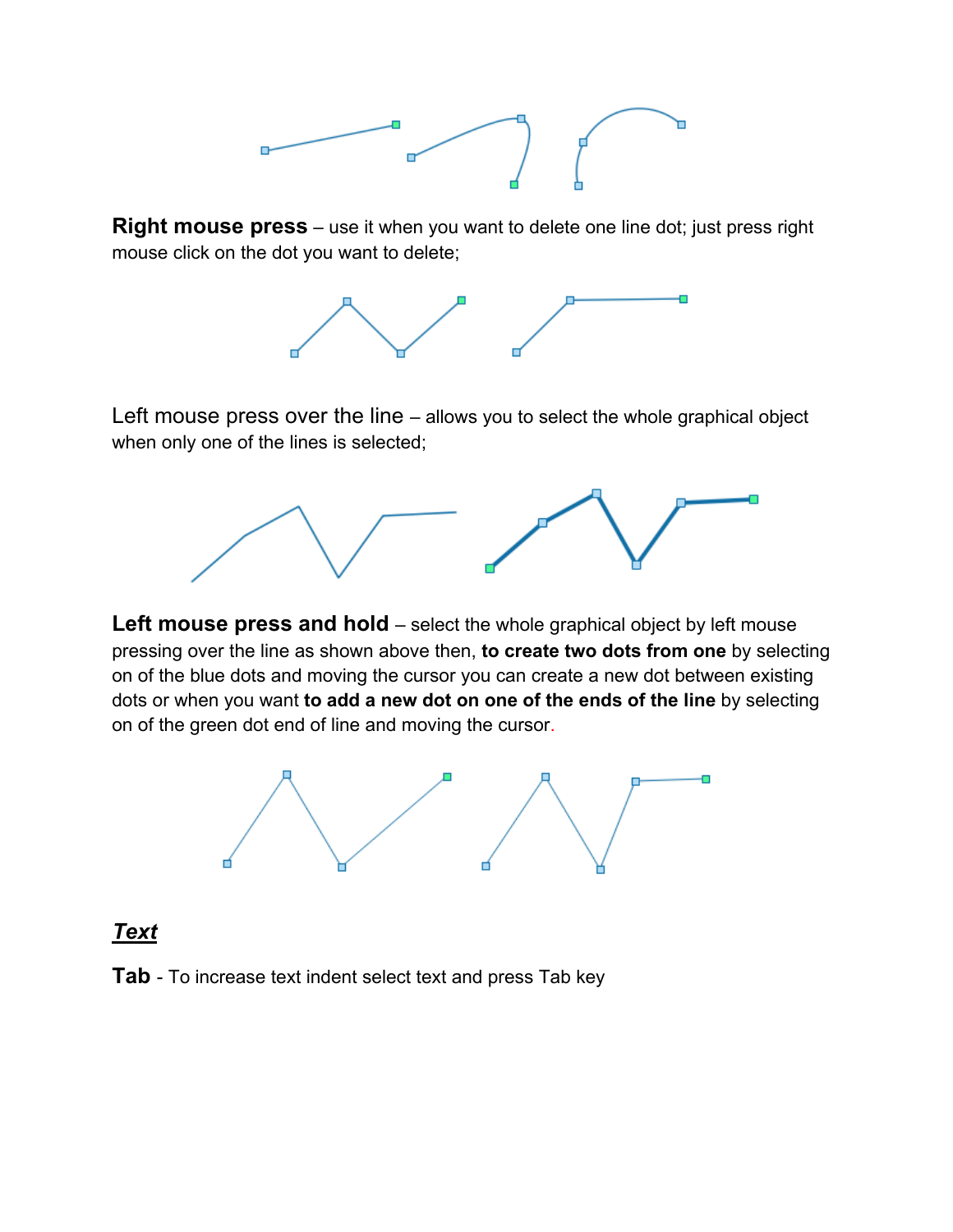

**Shift** + **Tab** – To decrease text indent select text, hold Shift key and press Tab key



### *Chemistry*

When you type a chemical equation use **Ctrl** + **=** combination to create equal sign and start typing right side of equation

$$
Mg + O_2 = \emptyset
$$

To transform equal sign to arrow sign, position mouse cursor above the sign and use **Right mouse button.**

$$
Mg + O_2 \rightarrow \parallel Mg + O_2 \stackrel{+}{\rightarrow} \parallel
$$

When your chemical formula contains brackets, use **Ctrl** + **F** combination when you start to type compound. Don't forget to use the same combination after compound is typed, elsewhere formula parsing won't be correct.

$$
AI(NO)3 + NO Fe(SCN)3
$$

### **Global Keyboard Shortcut**

| <b>Keyboard combination</b> | <b>Action</b>       | <b>MatDeck icon</b> |  |
|-----------------------------|---------------------|---------------------|--|
| $Ctrl + N$                  | Create new document |                     |  |
|                             |                     | New                 |  |